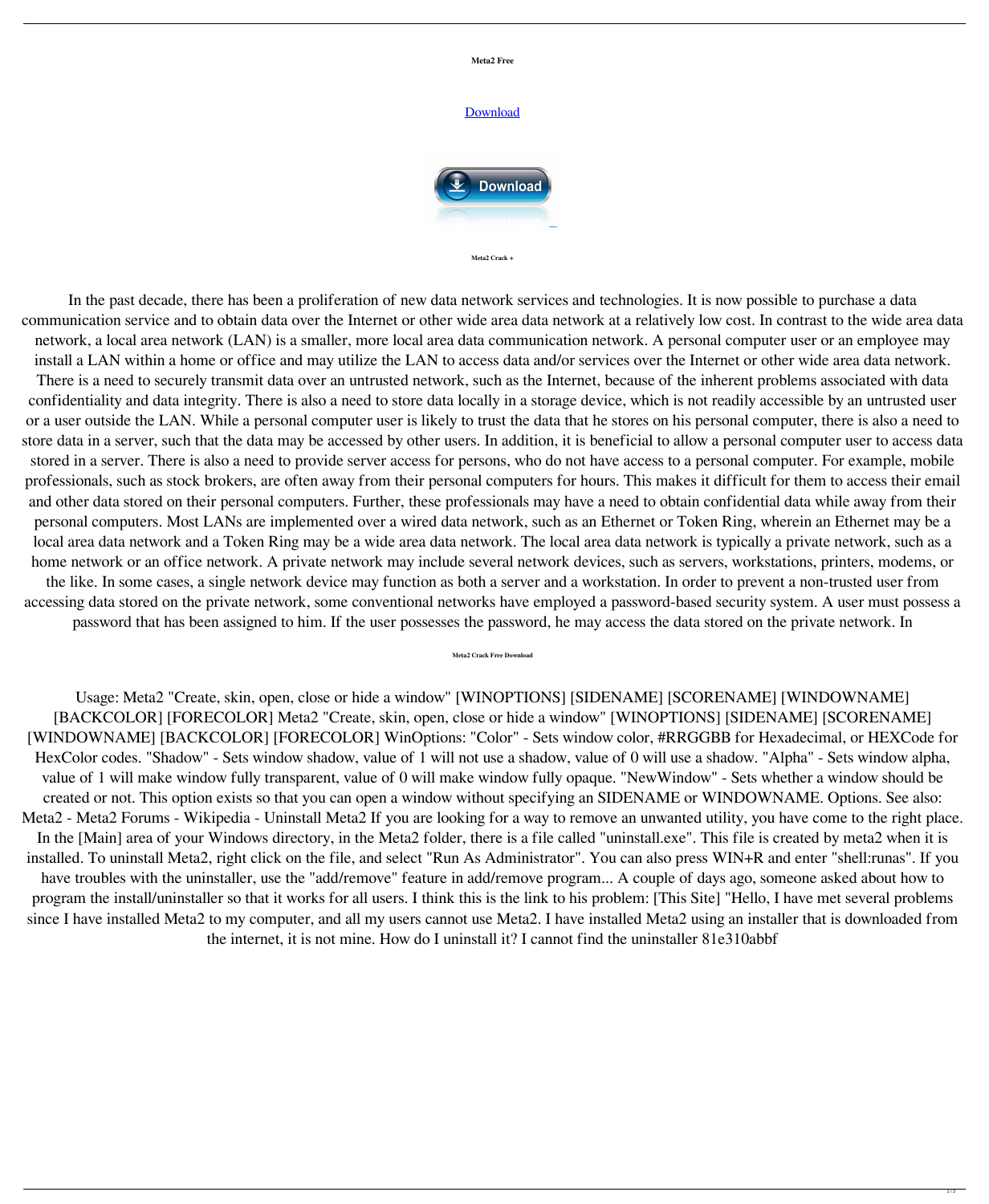**Meta2 Crack Activator**

The Meta2 project is a multi-platform compatible command line tool to visually configure and manipulate KDE windows and applications. Meta2 has a small set of command-line options which allows you to manipulate the appearance of KDE windows. At the moment, Meta2 is designed to support the appearance of the Plasma desktop. In the future, it should support other desktop environments such as GNOME, XFCE and a panel replacement. Currently, Meta2 is under active development and has a very simple and straightforward interface. This means that you can modify all the properties of the visual aspects of your KDE desktop. However, unlike most KDE configuration applications, the resulting configuration will not be saved permanently, you will have to exit and restart the application to make sure that your changes will take effect. Meta2 uses a simple menu-based configuration system that allows you to quickly configure all the visual properties of the KDE desktop. How to install and use Meta2: A: As has been already said, kwin --replace is the answer. In case this doesn't work, also try kwin --replace-insecure-session This can be useful for situations where you want to replace insecure windows without restarting the session. See also After all, we only have so many hands. And for those who don't see a direct or obvious benefit to having on-board doctors and nurses, we need to provide some examples to show how it would make things better for the passengers. The first thing we might mention is that if a passenger is getting an injection of a drug, they are not going to be wandering around the plane. If they get sick, the medical staff will be able to keep them in their seats. And, well, if something goes wrong with their body, then they might not be able to get up at all. (Note: If the passenger is a pilot or a flight attendant, the latter will almost always be more useful.) For an older passenger

**What's New In?**

meta2 is an Application switcher, not an Organizer. www.Meta2.org Made by: Paul Smith Paul (yellowshark@hotmail.com) Meta2 is an Application switcher, not an Organizer. When it finds a window it will swap it to a new Titlebar, and adjust/fix the window. The purpose of Meta2 is to give you a way to be completely back to the desktop environment, and no other windows are open, and be able to run any program. You can see in your Taskbar the application. No need to leave your desk. This uses the WM\_EXIT\_MESSAGE message and uses a simple WM\_CLOSE to kill the program. How does Meta2 work: To use Meta2 you must go to the System Menu and choose "Meta2->Meta2" Meta2 will open a drop down menu, and allow you to chose any application you have, even ones you don't have installed. If you want to use something else, that is installed, to have its own window, and not be in the drop down menu, right click on the drop down menu and click "Add App". What you can change: This is one of the many features Meta2 has. As of right now you can customize everything. You can move the buttons around, and they won't close the window, so you can use the drop down menus all the time, or use the buttons to switch between them. You can change the buttons to either a "maximize" button or a "minimize" button. You can change the number of buttons, add or remove buttons, change the buttons to whatever you wish, change the colors, change the size of the buttons. If you don't want the buttons at all, just set the title bar to 0 buttons. You can change the fonts for the title, buttons, menu etc. You can completely custom the title bar to your needs. You can add/remove any buttons you want. You can customize the color scheme. You can completely turn off all buttons, so they are not seen. You can enable or disable the titlebar, and window-control buttons. You can use any pictures you wish for the buttons or the menu, and many more! One of the main things you can change, is to change the drop down menu to display all the applications installed or on your PC. Now that you know all that, and that Meta2 is free (at least for now), what can you do with it? You can change how the drop down menu looks. You can choose to have no drop down menu. You can choose to have drop down menus that only show the most recent programs. You can choose to show only applications you have installed. You can choose to show any other